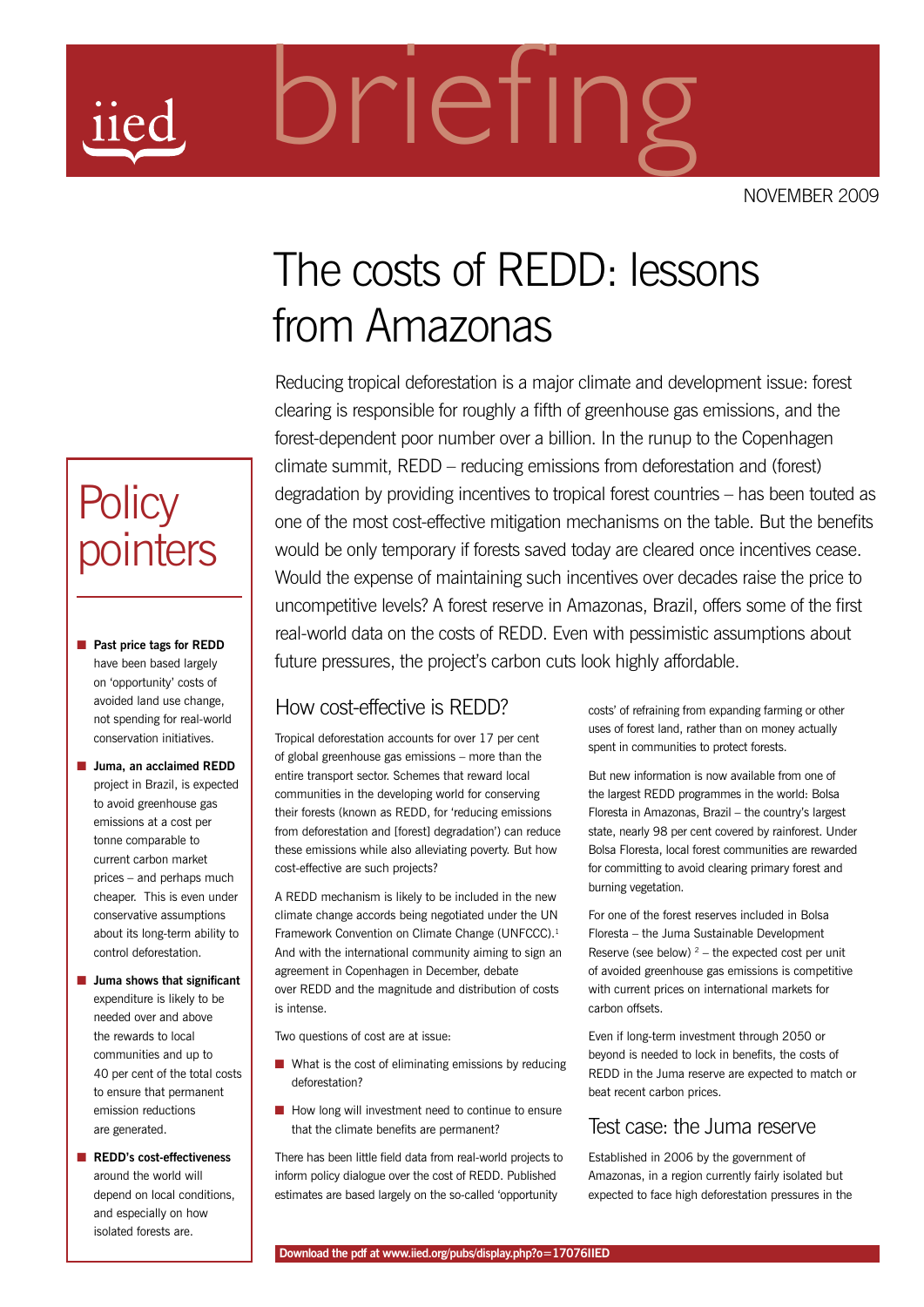future, the Juma reserve covers 589,612 hectares (ha) and is home to 370 families. The reserve's acclaimed REDD project (see 'Standing tall', below), implemented by Brazilian NGO the Amazonas Sustainable Foundation

# The costs of REDD: lessons from Amazonas

(FAS), is expected to prevent the deforestation of around 330,000ha of tropical rainforest.

According to an audit carried out by German firm Tüv-Süd for the Climate, Community and Biodiversity Alliance (CCBA), Juma's REDD scheme will prevent an estimated 3.6 million tonnes of greenhouse gas emissions (measured as carbon dioxide

# Standing tall: the world's first Gold-level REDD scheme

The Juma Sustainable Development Reserve Project for Reducing Greenhouse Gases Emissions from Deforestation is the first Brazilian project involving REDD to obtain validation from the Climate, Community and Biodiversity Alliance (CCBA). The CCBA certifies schemes that simultaneously address climate change, support local communities and conserve biodiversity.

equivalent, or  $CO<sub>2</sub>e$  – the amount of  $CO<sub>2</sub>$  that would produce an equivalent greenhouse effect) over the first crediting period, from 2006 to 2016. By the project's end in 2050, it is expected to have generated about 190 million tonnes of CO<sub>2</sub>e credits.

In Juma, the incentives include payments to families, grants to community associations for social programmes and promotion of sustainable income-generating activities (see 'Payment plan', below) as well as support programmes (see Table 2, page 4). The aim is to 'make forests more valuable standing than cut', by delivering concrete and direct benefits to local communities. They count among Brazil's most marginalised and vulnerable groups, and depend on the forest for their survival.

The initial funding for the project comes from the Amazonas state government and Bradesco Bank, one of Brazil's largest. In a pioneering partnership, the Marriott International hotel chain agreed in 2008 to contribute

US\$2 million to cover the first four years of the project. In addition, the Marriott's guests will be offered the option to offset their emissions at US\$1 per night.

## Calculating the cost range

REDD costs can range from opportunity costs to those for actual implementation, and for transactions such as contract negotiation with carbon buyers. In estimating the costs of Juma, the focus was on upfront costs such as preparing communities for participation and setting up the payment scheme, as well as ongoing costs, including payments, administration and monitoring.

Juma is also the first project worldwide to receive the top score in the CCBA's Gold category, signifying exceptional social and environmental benefits that go beyond reducing greenhouse gas output. These additional aims include strengthening environmental monitoring and control, promoting sustainable businesses that increase community income, and enhancing community development, education and scientific research.

Spending by the Amazonas government on preparatory activities before FAS was established was also included. The analysis was based on budgeted costs of preparatory activities from 2005 to 2008 listed in the project design document, and the budgeted costs for 2009 from FAS.

The objectives were twofold: to see whether credible emissions reductions can be delivered by Juma at a cost competitive with other REDD projects and mitigation options; and to estimate the money required for an endowment fund to ensure permanence of the project and associated emissions reductions. A number of factors discussed below are likely to affect the results. In view of these uncertainties, the calculations here are based on several scenarios of payment duration and achievement of emission reductions.

**Achieving future large emission reductions** The amount of emissions avoided annually by the scheme is expected to grow over time. In the first half of the crediting period (2006-2011), emissions credits are expected to be less than 10 per cent of the total for 2006-2016. Emission reductions are also expected to increase significantly after 2030 and to be particularly high in the five years 2046-2050.

Achieving these large reductions could demand future annual expenditures greater than the current budget. Juma's success in obtaining CCBA validation (see 'Standing tall') provides some assurance that the anticipated emission reductions to 2016 are achievable with the current expenditure levels. But for emission reductions from 2016 to 2050, there is greater uncertainty.

**Population growth** There is also the question of future population growth, which is likely to increase

#### **Payment plan: how Bolsa Floresta distributes funding**

| Individual families<br>(Bolsa Floresta Familiar)        | Monthly payment of US\$25 <sup>3</sup> transferred through a debit<br>card issued to the wife.                                                                                                                            |
|---------------------------------------------------------|---------------------------------------------------------------------------------------------------------------------------------------------------------------------------------------------------------------------------|
| Families' associations (Bolsa Floresta<br>Associação)   | Cash grant averaging US\$500 per month per association<br>plus in-kind grant of equipment (such as boat or internet<br>connection).                                                                                       |
| Social programmes (Bolsa Floresta<br>Social)            | Grant towards social activities, approximately US\$70,000<br>per year for each reserve, in the form of small investments<br>(for example, in education or health) complementing state<br>and local government programmes. |
| Sustainable income generation<br>(Bolsa Floresta Renda) | Equivalent to US\$70,000 per year for each reserve to<br>support income-generating activities based on sustainable<br>land and resource use.                                                                              |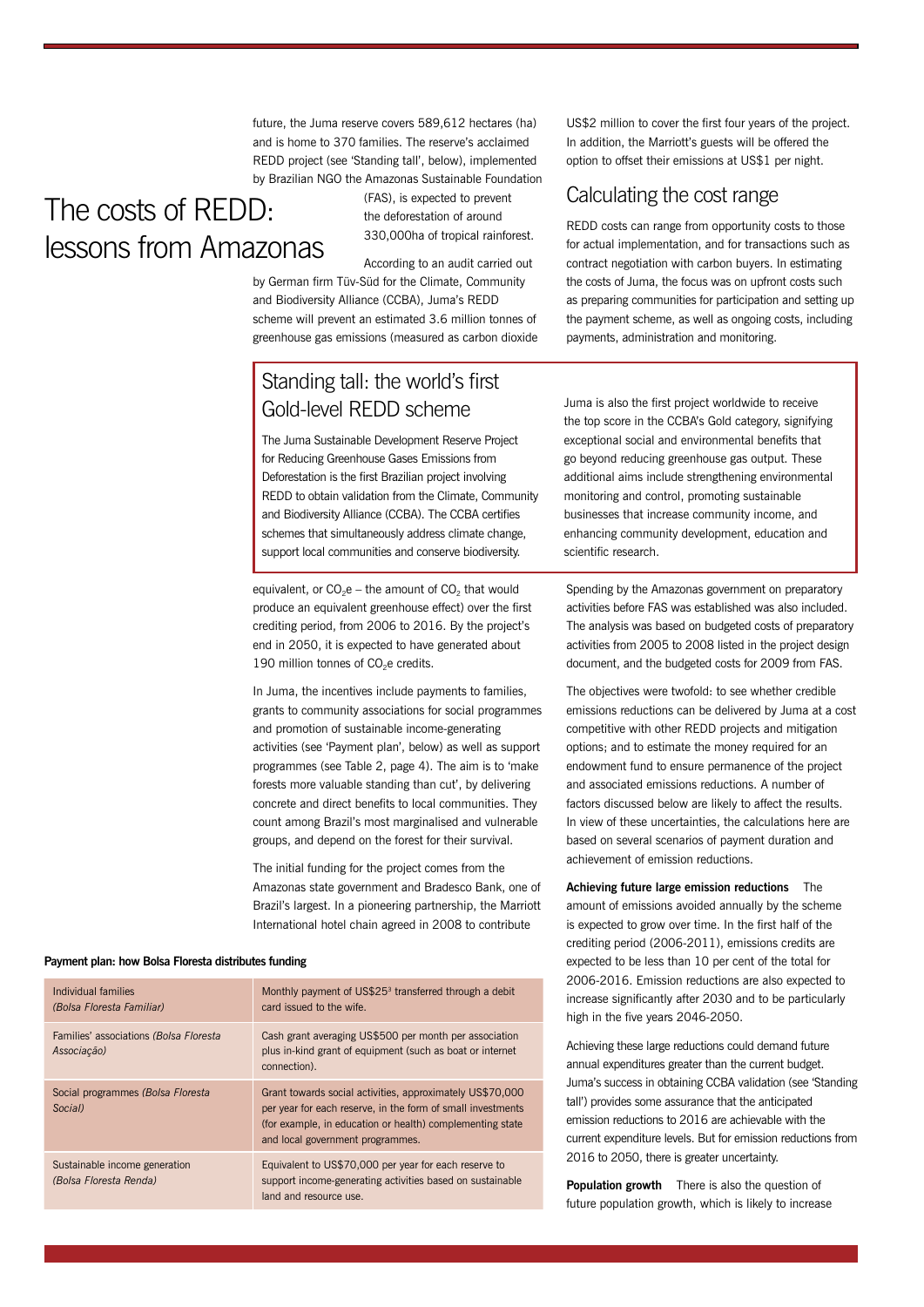# briefing iied

pressure to clear forests for subsistence agriculture. To counter this threat, the number of households receiving payments over the period will need to increase, as will the coverage of the support programmes.

To assess these effects, a steady rate of population growth of 2.24 per cent per year was assumed<sup>4</sup> with payments to families, support programmes and administration increasing accordingly.

**Permanence** How long do payments to families and other incentive measures need to be maintained to ensure that emissions reductions are permanent?

If Bolsa Floresta is discontinued, it is possible that households will start to clear forest again at rates similar to those prevailing before the project. But would they start deforesting much faster than before to make up for the years of restraint, or be unable or unwilling to stop outsiders from doing so?

This would in effect reverse the emission reductions achieved during the programme's lifetime. Much will depend on whether activities for generating sustainable income succeed in making the forests more valuable standing than cut.

**Discount rate** A discount rate of 5 per cent was used to make costs incurred at different points in the future comparable to costs incurred today.5 This rate is based on the real rate (that is, over and above the inflation rate) of interest currently available in Brazil. For sensitivity analysis (which determines robustness of the model), a lower discount rate of 2 per cent was used.

- **Scenario 1: short-term scheme** Project spending continues up to 2016 and emission reductions are achieved from 2006 to 2016, estimated at 3.6 million tonnes as projected in the CCBA validation.<sup>6</sup> But permanence of emission reductions is uncertain, once project spending ceases.
- **Scenario 2: long-term scheme** Spending continues up to 2050 and emission reductions are achieved from 2006 to 2050 estimated at 171 million tonnes.<sup>7</sup> But there is uncertainty over the magnitude and permanence of emission reductions in the later years.
- **Scenario 3: protection financed forever** Emission reductions are achieved from 2006 to 2050 estimated at 171 million tonnes<sup>7</sup> but subject to some uncertainty over their magnitude towards the end of this period. Spending continues forever, backed by an endowment fund, to ensure the permanence of the reductions achieved up to 2050.
- Scenario 4: long-term scheme locking in short**term benefits with strong guarantee of permanence** No further emission reductions are achieved after 2016, but spending continues to 2050 to ensure the permanence of the reductions made from 2006 to 2016.

#### The bottom line: dollars per tonne

Depending on the scenario, the cost of delivering a tonne of  $CO<sub>2</sub>$  emission reductions falls in a wide range, from around US\$0.1 to US\$11.5 (see Table 1). The choice of discount rate also makes a big difference: for the worst-case scenario, in which project spending has to be maintained until 2050 to secure the permanence of emission reductions achieved up to 2016, the cost drops to US\$6.7 per tonne of  $CO<sub>2</sub>e$  if the discount rate increases to 5 per cent.

Table 1. Cost per tonne of CO<sub>2</sub>e emissions avoided

| <b>Scenario</b>                                                                                                         | Cost (US\$/t $CO2e$ )     |                           |
|-------------------------------------------------------------------------------------------------------------------------|---------------------------|---------------------------|
|                                                                                                                         | At 5%<br>discount<br>rate | At 2%<br>discount<br>rate |
| Scenario 1:<br>short-term scheme<br>Spending 2005-2016, reduced<br>emissions 2006-2016                                  | 2.2                       | 2.5                       |
| Scenario 2:<br>long-term scheme<br>Spending 2005-2050, reduced<br>emissions 2006-2050                                   | 0.14                      | 0.24                      |
| Scenario 3:<br>protection forever<br>Spending forever, reduced<br>emissions 2006-2050                                   | 0.16                      | 0.44                      |
| Scenario 4:<br>long-term scheme locking in<br>short-term benefits<br>Spending 2005-2050, reduced<br>emissions 2006-2016 | 6.7                       | 11.5                      |

The total cost of the programme over the project's lifetime (2005-2050), discounted to 2009, is around US\$24 million at a discount rate of 5 per cent and US\$41 million at a discount rate of 2 per cent (see Table 2). A little under 60 per cent of this is expected to go to cash payments and in-kind support programmes for communities. Some 10 per cent of the costs will be needed for monitoring of carbon emissions. If an endowment fund is set up to allow the project to continue on a permanent basis (scenario 3), the fund would have to be about US\$75 million at a 2 per cent discount rate, and a little over US\$28 million at a discount rate of 5 per cent.

Regardless of discount rate, an endowment-backed plan ensuring permanence of emission reductions could be extremely cost-effective at less than US\$0.5 per tonne of  $CO<sub>2</sub>e$  if the full  $171,000$  tonnes of emission reductions are achieved. This excludes the costs of managing the fund, but including these is unlikely to increase the unit costs to beyond US\$1.